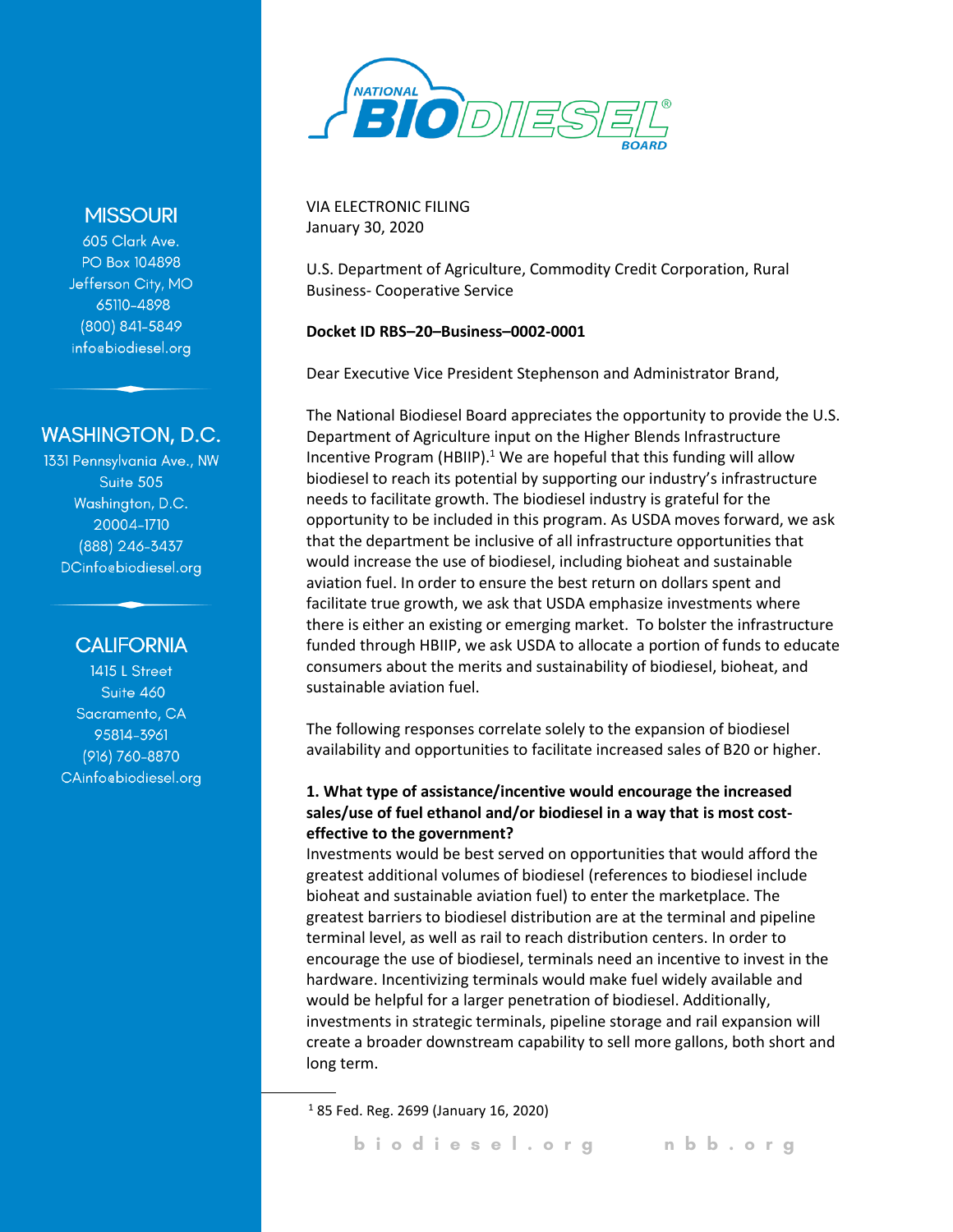Focusing solely on dispensers and single tanks at street level for biodiesel, similar to the Clean Cities subsidies of the past, limits the capabilities of the industry to move the highest volume of biodiesel into the mainstream.

#### **a. Should a potential biofuels infrastructure program incentivize the lowest cost per incremental gallon of ethanol or biodiesel use/sales at the retail/fueling station level or terminal/depot/wholesale level or both retail/fueling station and terminal/depot/wholesale levels?**

Ethanol and biodiesel have different drivers to incentivize the lowest cost per incremental gallon. While NBB supports a sales incentive program for biodiesel growth; our industry would gain a greater benefit from investing in the infrastructure costs directly. We believe that restricting federal funding to a sales incentive will not encourage significant investment by the industry, thereby hindering growth. It may also limit investments to larger corporations and unintentionally restrict the locations of the investments.

#### **b. What types of equipment and infrastructure should be eligible under the program?**

This program should be inclusive of all equipment and infrastructure needed to support B20 and higher blends of biodiesel.

NBB supports the need to develop and grow equipment and infrastructure to build and retrofit traditional and/or pipeline terminals to blend biodiesel. The following equipment is needed for an average terminal to blend biodiesel and should be available for funding opportunities: large holding tank(s); receiving pump metering slide; delivery pumps to the truck loading area; metering and control valves for blending; piping to link all; heat traced and insulated for heat maintenance of the biodiesel; substantial foundation work for the storage facility and receiving and pumping; electrical installation; and automation control systems that integrate with existing facilities.

Increased rail capabilities to move and store biodiesel will also be needed to move increased volumes of biodiesel to help facilitate the higher blends. These additional infrastructure needs include upgrades and installation of transload facilities to get product into the market. Examples of additional needs for rail include but are not limited to rail yards and spurs, fuel storage terminals, transload facilities, and heating oil tanks.

Additional targets for infrastructure investment that would support higher blends include but are not limited to transfer stations, heated storage tanks, large-scale national retail chains, and large volume fleets utilizing biodiesel.

### **2. Should program funding provided to participants include: a) direct cost-share toward purchase of equipment, retrofitting, and enhancements; b) higher blend biofuel sales or marketing incentives; c) both; or d) other?**

c) NBB recommends that program funding provided to biodiesel participants include direct cost-share toward purchase of equipment, retrofitting, and enhancements. However, we are not opposed to a limited portion of the funds going towards higher blend biofuel sales or marketing and educational incentives.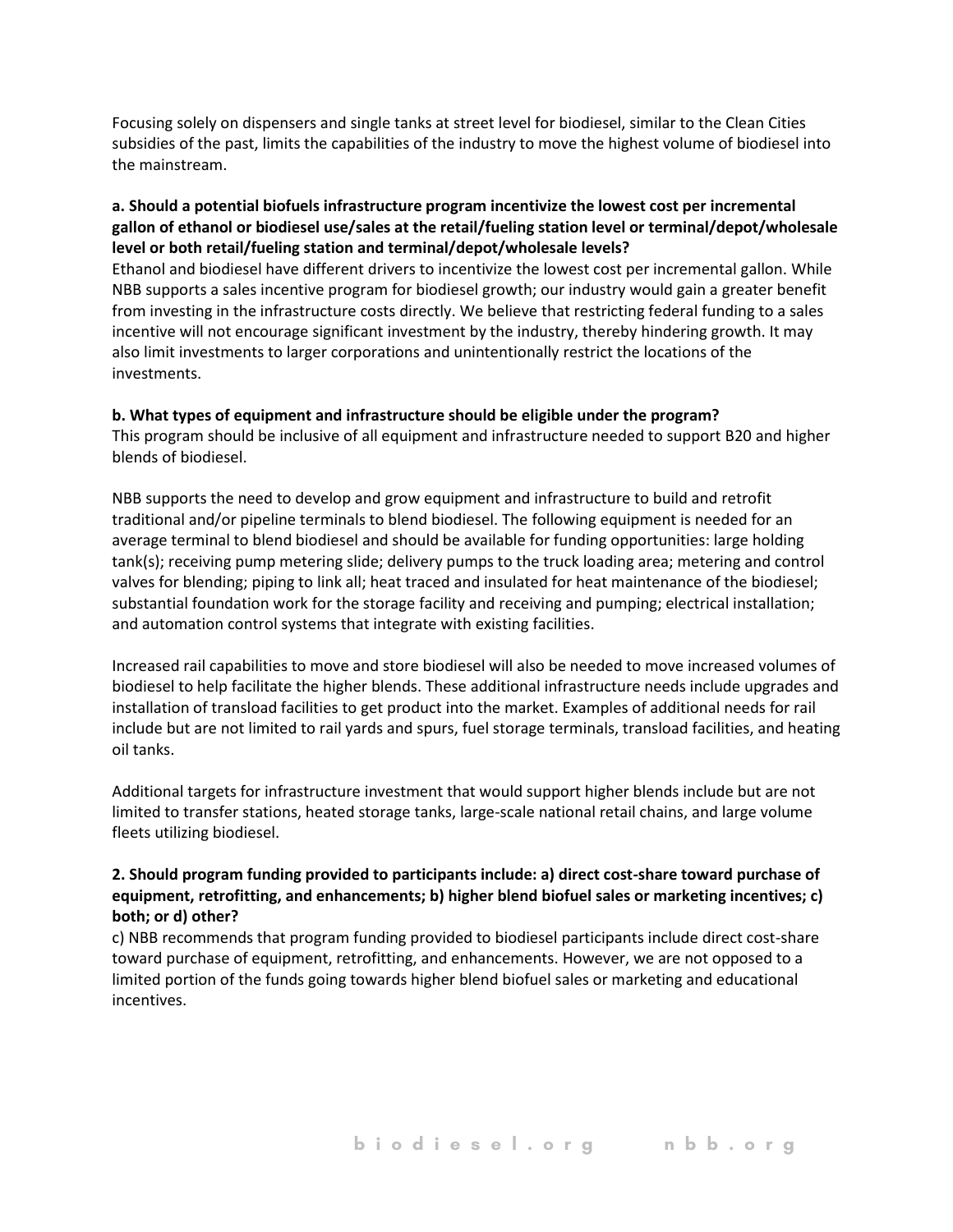#### **3. Should the program include minimum standards for equipment, such as equipment certified to dispense biofuel blends containing 25 percent ethanol (certified for use with E15) and/or B20 compatable or higher biofuel blend dispensers?**

The minimum standards for equipment under this program should be B20. However, all investments in terminals should have capabilities to distribute up to B100.

#### **4. From your perspective, what types of efforts have proven to be effective in increasing higherbiofuel blends sales?**

To date, efforts that create market certainty have proven to be the most effective in increasing higherbiofuel blends sales: for example, state mandates and incentives, publicly stated carbon initiatives, carbon policies such as the California Low Carbon Fuel Standard, and federal programs including the Renewable Fuel Standard (RFS) and Energy Policy Act fleet requirements.

#### **a. What are the most appropriate higher biofuel blend levels (for both ethanol and biodiesel) that the program should be incentivizing?**

Should USDA include a sales incentive component for biodiesel, we ask that it be for products B20 and higher. Regarding hardware, the most appropriate higher biofuel blend level that USDA should be incentivizing under this program is B100. We ask that USDA not limit the capabilities of future biodiesel growth and incentivize terminals (or other distribution centers) at B100 with lower level blending capabilities.

#### **d. Should there be a requirement for signage (as allowed by law) and marketing?**

Yes; retailer and road signage should be required. However, this should not be applied to terminals and middle marketers. We recommend FTC update their labeling requirements to include a range versus a specific blend level, making it easier for retailers to offer the product.

#### **e. Should USDA insist on consistent terminology and branding and naming of E15 and/or B20 or other higher biofuel blends?**

Yes, USDA should insist on consistent terminology and branding and naming of B20, B50, and B100.

### **5. From your perspective, if cost-sharing is required, what minimum level of cost-share (owner contribution) should be required of recipients of funding? What would you consider to be the most cost-effective level of costshare?**

NBB recommends that cost-sharing be required under this program. The most cost-effective level of costshare is at 50 percent, however, we recommend considerations of at least 25 percent.

#### **6. What steps should a potential biofuels program take to ensure equitable program participation by small- to midsized station owners? (That is, owners of less than 10 to less than 20 sites/stations. We are especially interested to hear from small- to midsized station owners on this question.)**

To ensure equitable program participation, NBB recommends that USDA include terminals as it will allow biodiesel to reach the masses. If terminals are awarded, a greater number of dispensers will have access to biodiesel -- as dispensers require a finished product. Awarding terminals will decrease costs and provide a higher standard of quality product, while allowing the product availability to reach a larger market. To ensure fuel quality, if small and midsized station owners are awarded incentives under this program, we ask that they are required to participate in education programs on proper handling and maintenance of biodiesel.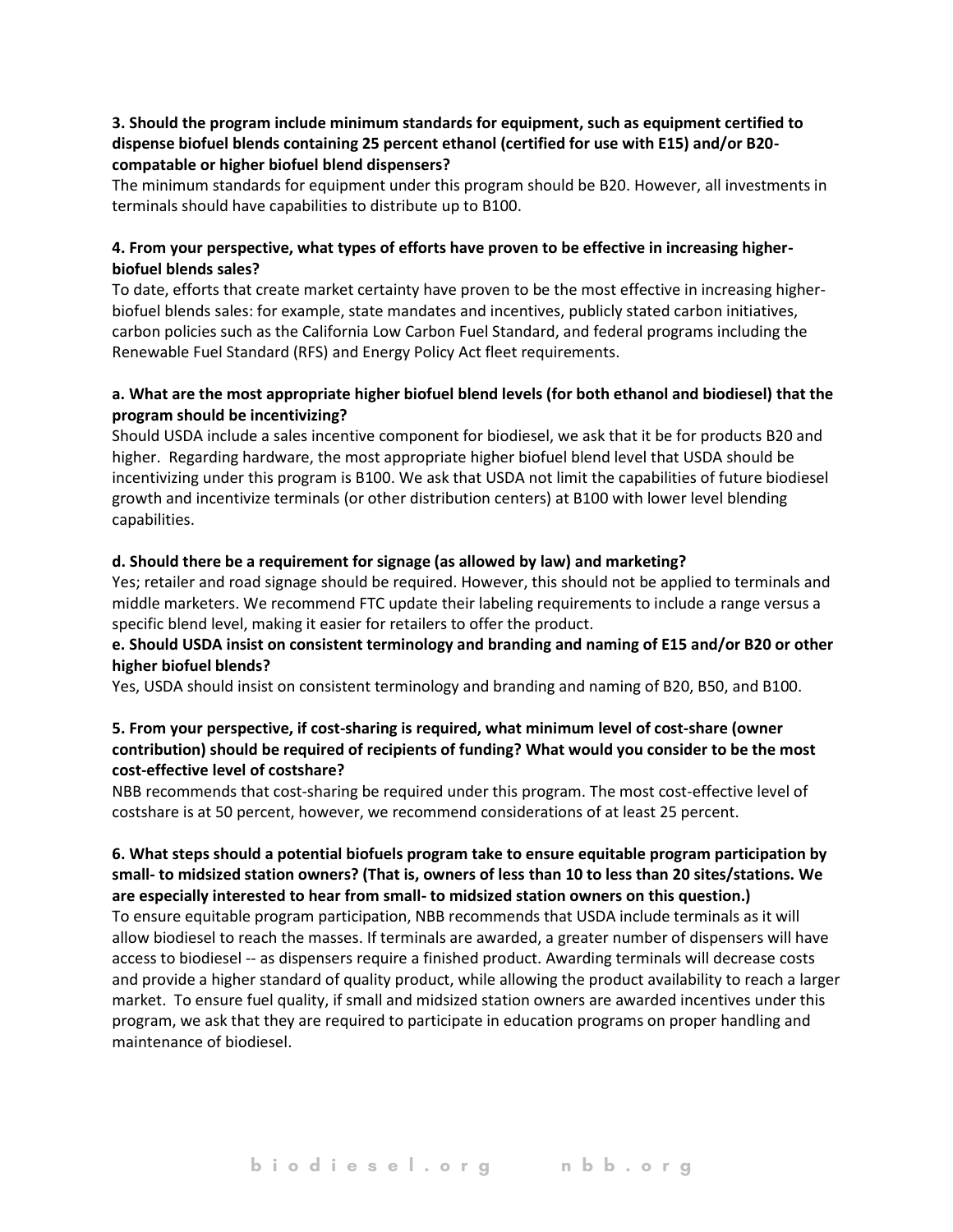#### **7. From your perspective, how much post-award reporting is reasonable for recipients of funding? e.g. quarterly or annual reporting of higher blend fuel sales by the participant?**

Award recipients should report information quarterly during the construction phase and one-year following, after which they report annually for a total of a five-year period.

#### **8. What other barriers exist that limit expansion of availability of biofuels to consumers? What specific actions could USDA take to guide a transformation and/or expansion of a nationwide biofuelsinfrastructure program, in both the short- and long-term?**

Currently, where there is not an incentive to use higher blends, it is difficult for terminals to justify infrastructure costs. In the short term, USDA should focus on where there is a justification for a biofuels market and where there is also a lack of supply. We ask that USDA prioritize awardees in those states and locales that have incentives or mandates where we know that the tanks, racks and injectors are needed for biofuels to expand and for the states and jurisdictions to reach their stated goals.

There are also numerous opportunities to make use of underutilized unit train rail loops and ladder track areas throughout the United States that are ideally located to load and unload biodiesel to and from rail cars. With proper and strategic scheduling, the biodiesel industry could take advantage of their location. Additionally, with the right marketing incentives, these locations may also have spare storage space allowing for bulk blending of B100 with diesel or heating oil either through loading lines or portable transloaders, which are commonly used to offload rail cars.

An additional barrier that limits the expansion of availability of biofuels to consumers is education and awareness. We ask that USDA include an education component to the program, promoting a consumer and Original Equipment Manufacturers (OEMs) awareness campaign regarding the merits of biodiesel.

Lastly, we ask that USDA consider funding the Biodiesel Education Program through this incentive. When funded, the Biodiesel Education Program has proven to expand awareness and markets for domestic biodiesel demand by educating government and private sector entities and the public about the benefits of biodiesel which in turn stimulates biodiesel consumption and development of biodiesel infrastructure. The goals of the HBIIP are similar to that of the Biodiesel Education Program, in that focuses on educational programs which support advances in infrastructure, technology transfer, fuel quality, fuel safety and increasing feedstock production.

Examples of the direct benefits include:

- B21-B100 In-Use Data and Emissions with Existing Engines
- OEM's: Maintain and Secure Approvals for B20 and Higher Blends
- Fuel Quality Assurance Programs
- Bioheat Development and Promotion

Over the last five years, the National Biodiesel Board has leveraged \$3.6 million dollars from the Biodiesel Education Program into an additional \$17 million dollars, and used it to promote biodiesel's sustainability attributes, provide technical assistance to OEMs and more.

Since 2002, the Biodiesel Education Program received mandatory funding via Farm Bill. The Agriculture and Nutrition Act of 2018 provided authorization subject to annual appropriations. Congress did not provide funding for the Biodiesel Education Program in FY2020.